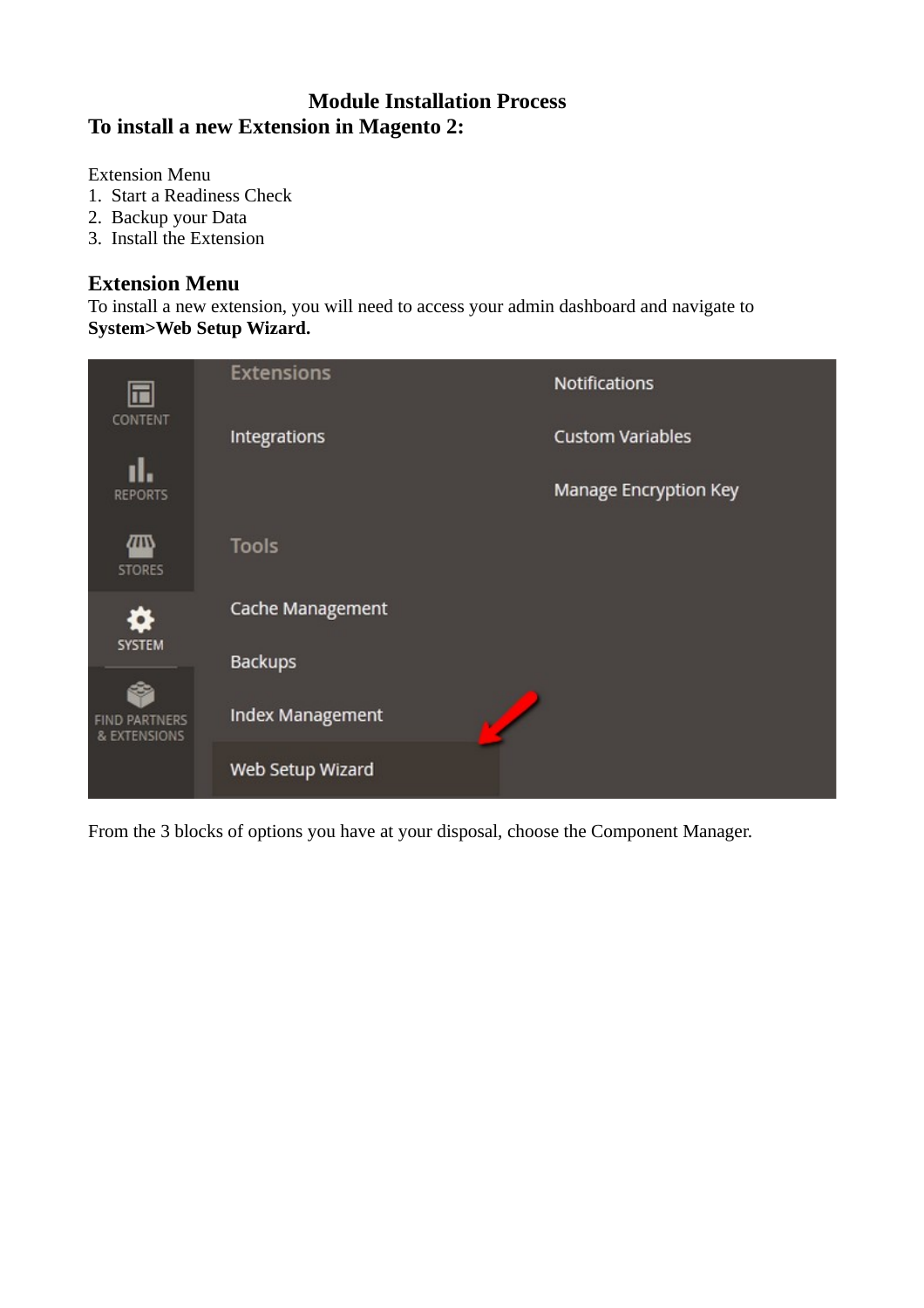

Here you will see the already installed extensions on your website, any new updates for them and new extensions which you can install. Click on the Install link below the New Purchases label.

| New Updates      | New Purchases |                                |
|------------------|---------------|--------------------------------|
|                  | 130           |                                |
|                  | Install       |                                |
| 98 records found |               | 20<br>$\overline{\phantom{a}}$ |

Select the extension/s you want to install and click on the Install button or mark then and select a bulk install action form the top of the page.

Magento\_AdminNotification

100.0.2

|   | magento/module-deploy       | 100.0.2 | magento2-module | magento | Install |
|---|-----------------------------|---------|-----------------|---------|---------|
|   | magento/module-developer    | 100.0.2 | magento2-module | magento | Install |
| ✓ | magento/module-dhl          | 100.0.2 | magento2-module | magento | Install |
|   | magento/module-directory    | 100.0.2 | magento2-module | magento | Install |
|   | magento/module-downloadable | 100.0.2 | magento2-module | magento | Install |

# **Start a Readiness Check**

magento/module-admin-notification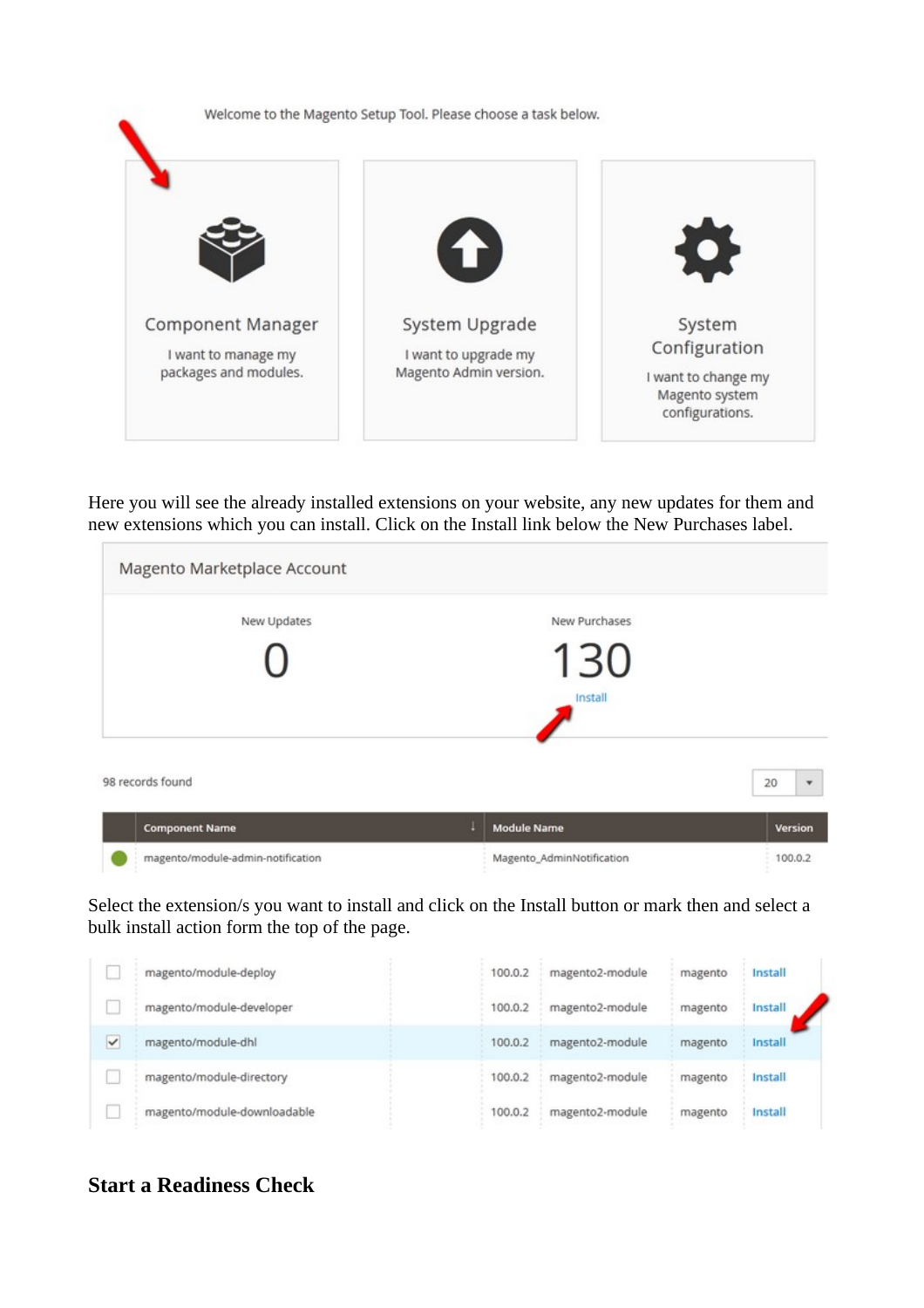The First Step is the Readiness Check which will check if your Magento 2 installation has all of the necessary components required for the extension installation. Click on the Start Readiness Check button.



#### Step 1: Readiness Check

Let's check your environment for the correct PHP version, PHP extensions, file permissions and compatibility.



After the check has been completed and your installation covers all of the requirements, you will be able to proceed by clicking on the Next button.



If you have a component marked as red, you will be able to check how to fix the issues with it by clicking on the link below it. This will direct you to the official Magento 2 documentation section where you will find a guide on the matter.

#### **Backup your Data**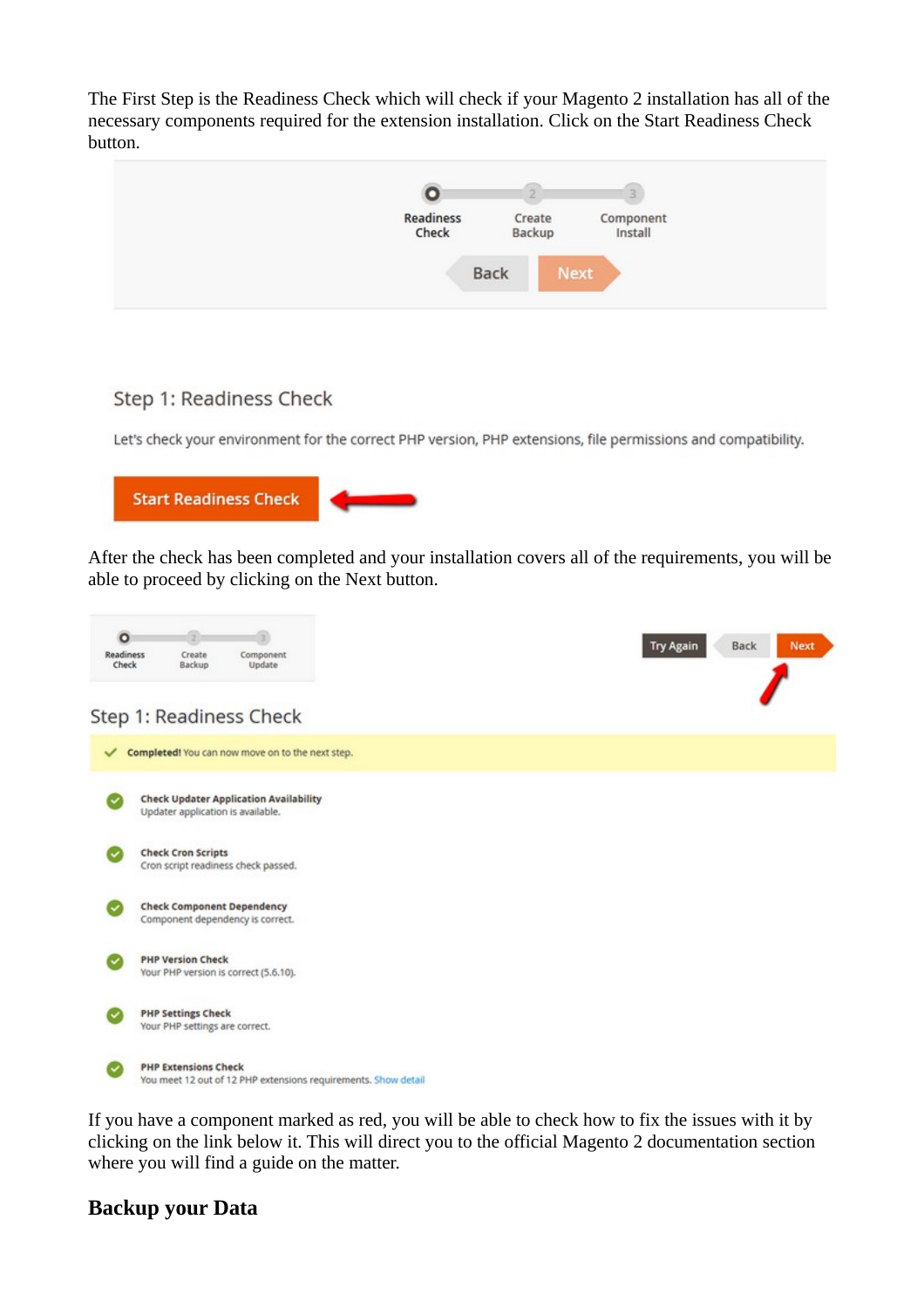The second step involves creating a Backup on your Store. We have recommended you to do this at the start of this tutorial as sometimes the integrated Magento Backup system will not create a proper backup of your data which is something you want to avoid at all costs.

You can de-select the backup options here and click on the Next button or click on Create Backup if you have selected an option.

|    | Readiness<br>Check   | n<br>Create<br>Backup                                                                              |                              | Component<br>Update | a.<br>Home |  | <b>Back</b>                                                                                                          | <b>Next</b> |
|----|----------------------|----------------------------------------------------------------------------------------------------|------------------------------|---------------------|------------|--|----------------------------------------------------------------------------------------------------------------------|-------------|
| St |                      | Step 2: Create Backup                                                                              |                              |                     |            |  |                                                                                                                      |             |
|    | A<br>process.        |                                                                                                    |                              |                     |            |  | We'll put your store in maintenance mode to protect your shoppers during the upgrade. You cannot cancel this upgrade |             |
|    |                      | <b>Backup Options</b>                                                                              | $\checkmark$                 | Code                |            |  |                                                                                                                      |             |
|    |                      |                                                                                                    | $\checkmark$<br>$\checkmark$ | Media<br>Database   |            |  |                                                                                                                      |             |
|    |                      | Let's check your disk space availability for taking selected backups, and then create the backups. |                              |                     |            |  |                                                                                                                      |             |
|    | <b>Create Backup</b> |                                                                                                    |                              |                     |            |  |                                                                                                                      |             |

If you choose the latter, you will receive a confirmation screen that the backup has been successfully created and then you can hit the Next button to proceed.

#### **Install the Extension**

In the last step, you will see again the extension/s you wanted to install. Click on the Install button to continue.





Once the installation has been completed, you will receive a confirmation and the ability to go back by clicking on the Back to Setup Tool button.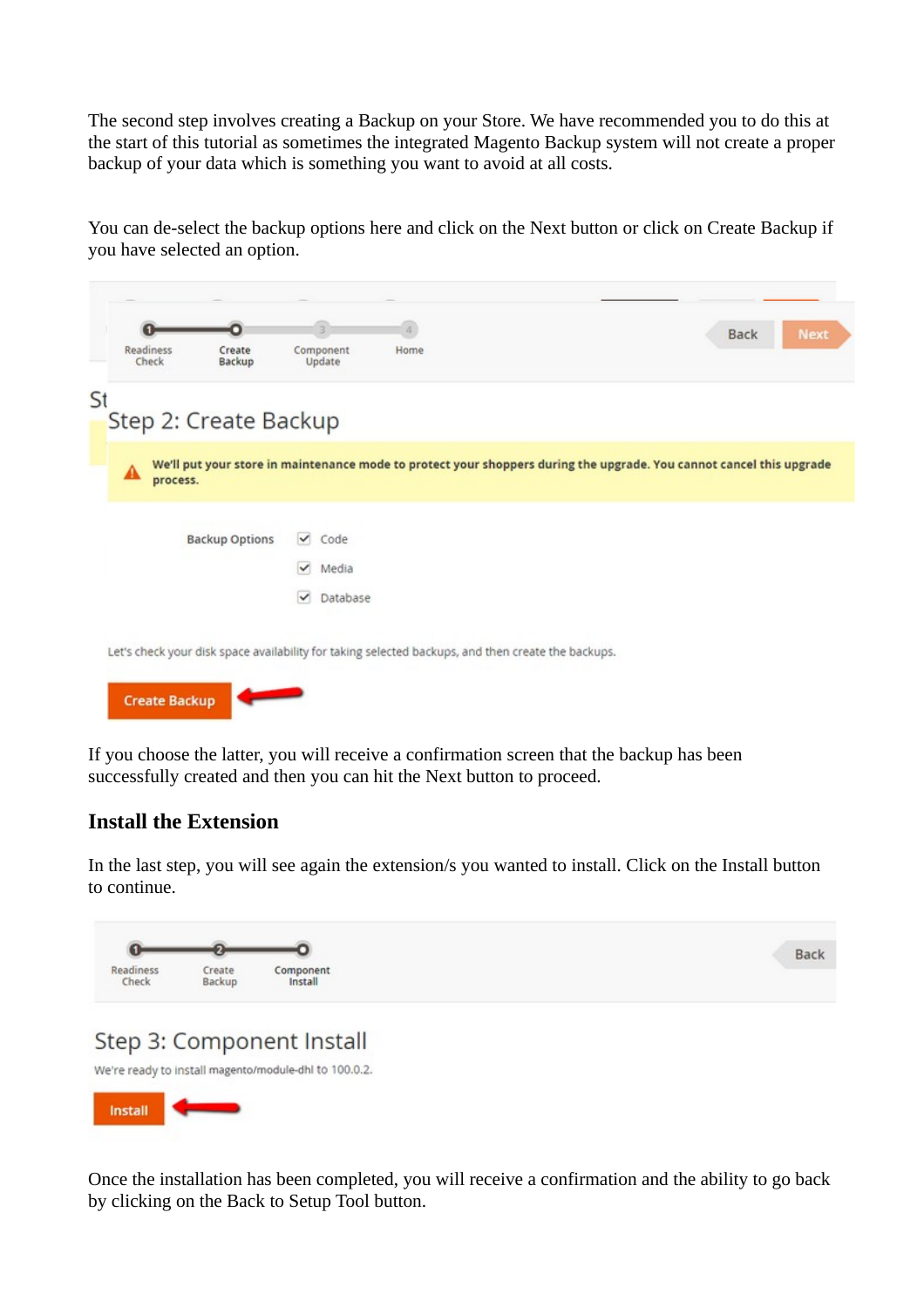Congratulations, you now know how to install extensions in your Magento 2 website.

## **Alternative way to install module in magento 2.x**

### **Using File Transfer:**

You need to move app folder in Magento2 root directory as per the screenshot.

| Filename A                                                                               | Filesize Filetype Filename                  |                                                                                                                                                   | Filesize Filetype                         |                                                                                                                                                   | Last modified                                                                                                                                                                                                                                                                                                                                                                                                                           |
|------------------------------------------------------------------------------------------|---------------------------------------------|---------------------------------------------------------------------------------------------------------------------------------------------------|-------------------------------------------|---------------------------------------------------------------------------------------------------------------------------------------------------|-----------------------------------------------------------------------------------------------------------------------------------------------------------------------------------------------------------------------------------------------------------------------------------------------------------------------------------------------------------------------------------------------------------------------------------------|
| <b>March</b><br>$\mu$ app<br>Module folder needs<br>to move into<br>Magento2 root folder | Director a git<br>Drag this<br>folder here. | 里 -<br>u bin<br>u dev<br>$\mu$ lib<br>phpserver<br>si pub<br>setup<br>si var<br>si vendor<br>.gitignore<br>htaccess<br>.htaccess.sample<br>php cs | 1.2 KB File<br>7.6 KB File<br>1,7 KB File | Directory<br>Directory<br>Directory<br>Directory<br>Directory<br>Directory<br>Directory<br>Directory<br>Directory<br>Directory<br>6.5 KB sample-f | Monday 28 December 2015 01<br>Monday 28 December 2015 01<br>Monday 28 December 2015 01<br>Monday 28 December 2015 01<br>Monday 28 December 2015 01<br>Monday 28 December 2015 01<br>Monday 28 December 2015 01<br>Monday 28 December 2015 01:<br>Thursday 31 December 2015 0-<br>Monday 28 December 2015 01:<br>Monday 28 December 2015 01:<br>Monday 28 December 2015 01<br>Monday 28 December 2015 01:<br>Monday 28 December 2015 01: |
| 1 directory                                                                              |                                             | Selected 1 directory.                                                                                                                             |                                           |                                                                                                                                                   |                                                                                                                                                                                                                                                                                                                                                                                                                                         |

After the successful installation you have to run the command on Magento2 root directory- "php bin/magento setup:upgrade"

| acne cleared successfully |  | :~/www/html/magento2/M2\$ php bin/magento setup:upgrade |
|---------------------------|--|---------------------------------------------------------|
|                           |  | Run this command in<br>Magento 2 root.                  |

Also, run this commands in the Magento2 Root- "php bin/magento setup:static-content:deploy" You can refer the below screenshot.

|  |                                     | :~/www/html/magento2/M2\$ php bin/magento setup:static-content:deploy |
|--|-------------------------------------|-----------------------------------------------------------------------|
|  | Run this command in root directory. |                                                                       |

After running the command, you have to log into the admin panel and you have to clear the Cache. You can refer to the below screenshot.